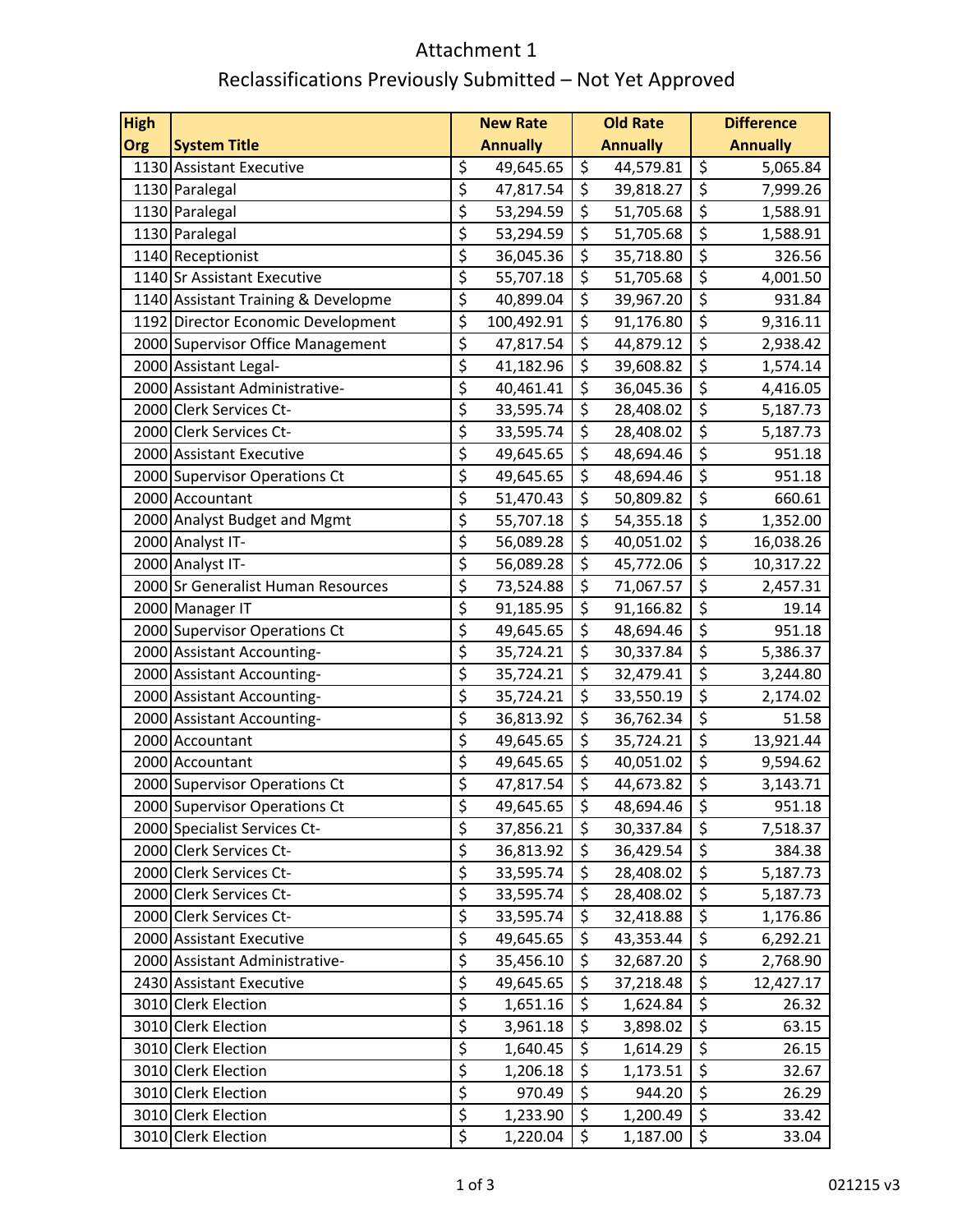## Attachment 1 Reclassifications Previously Submitted – Not Yet Approved

| <b>High</b> |                                                        |          | <b>New Rate</b>        |                        | <b>Old Rate</b>        |                                     | <b>Difference</b>    |
|-------------|--------------------------------------------------------|----------|------------------------|------------------------|------------------------|-------------------------------------|----------------------|
| Org         | <b>System Title</b>                                    |          | <b>Annually</b>        |                        | <b>Annually</b>        |                                     | <b>Annually</b>      |
|             | 3700 Associate Auditor                                 | \$       | 43,157.09              | \$                     | 40,379.66              | \$                                  | 2,777.42             |
|             | 3700 Assistant Audit-                                  | \$       | 36,813.92              | $\overline{\xi}$       | 31,073.33              | $\overline{\xi}$                    | 5,740.59             |
|             | 3700 Manager Audit                                     | \$       | 87,640.18              | \$                     | 84,153.89              | $\overline{\varsigma}$              | 3,486.29             |
|             | 3700 Manager Audit Compliance                          | \$       | 87,640.18              | \$                     | 84,153.89              | \$                                  | 3,486.29             |
|             | 3700 Specialist Payroll-                               | \$       | 40,051.02              | $\overline{\xi}$       | 37,856.21              | \$                                  | 2,194.82             |
|             | 3700 Specialist Payroll-                               | \$       | 40,051.02              | \$                     | 38,861.89              | \$                                  | 1,189.14             |
|             | 3700 Specialist Payroll-                               | \$       | 40,051.02              | \$                     | 31,408.62              | $\overline{\xi}$                    | 8,642.40             |
|             | 3700 Specialist Payroll-                               | \$       | 40,051.02              | $\overline{\varsigma}$ | 31,408.62              | $\overline{\varsigma}$              | 8,642.40             |
|             | 3700 Specialist Payroll-                               | \$       | 40,051.02              | \$                     | 31,408.62              | \$                                  | 8,642.40             |
|             | 3700 Specialist Payroll-                               | \$       | 40,051.02              | \$                     | 32,479.41              | $\overline{\xi}$                    | 7,571.62             |
|             | 3700 Specialist Payroll-                               | \$       | 40,051.02              | \$                     | 34,620.98              | $\overline{\xi}$                    | 5,430.05             |
|             | 3700 Specialist Payroll-                               | \$       | 40,051.02              | \$                     | 38,904.32              | \$                                  | 1,146.70             |
|             | 3700 Accountant                                        | \$       | 51,470.43              | \$                     | 50,809.82              | $\overline{\xi}$                    | 660.61               |
|             | 3700 Analyst Business Systems                          | \$       | 56,431.65              | \$                     | 48,694.46              | \$                                  | 7,737.18             |
|             | 3700 Assistant Accounts Payable-                       | \$       | 39,608.82              | \$                     | 38,904.32              | \$                                  | 704.50               |
|             | 3700 Assistant Accounts Payable-                       | \$       | 39,608.82              | $\overline{\xi}$       | 38,904.32              | \$                                  | 704.50               |
|             | 3700 Assistant Accounts Payable-                       | \$       | 38,455.46              | \$                     | 37,832.91              | \$                                  | 622.54               |
|             | 3700 Assistant Accounts Payable-                       | \$       | 39,608.82              | \$                     | 38,904.32              | $\overline{\xi}$                    | 704.50               |
|             | 3700 Assistant Accounts Payable-                       | \$       | 32,687.20              | \$                     | 30,337.84              | $\overline{\xi}$                    | 2,349.36             |
|             | 4300 Accountant 3                                      | \$<br>\$ | 61,746.92              | \$<br>\$               | 47,640.05              | \$<br>$\overline{\xi}$              | 14,106.87            |
|             | 4300 Fiscal Asst 1                                     | \$       | 32,687.19              | \$                     | 31,415.99              | $\overline{\xi}$                    | 1,271.20             |
|             | 4300 Power Plant Operator                              | \$       | 44,016.38              | \$                     | 42,375.45              | $\overline{\xi}$                    | 1,640.93             |
|             | 4300 Power Plant Operator<br>4300 Power Plant Operator | \$       | 44,016.38<br>44,016.38 | $\overline{\varsigma}$ | 42,375.45<br>42,375.45 | $\overline{\varsigma}$              | 1,640.93<br>1,640.93 |
|             | 4300 Power Plant Operator                              | \$       | 49,191.28              | \$                     | 47,640.05              | $\overline{\xi}$                    | 1,551.23             |
|             | 4300 Power Plant Operator                              | \$       | 49,191.28              | \$                     | 47,640.05              | \$                                  | 1,551.23             |
|             | 4300 Power Plant Operator                              | \$       | 49,191.28              | $\overline{\xi}$       | 47,640.05              | \$                                  | 1,551.23             |
|             | 5040 Manager Environmental                             | \$       | 73,524.88              | \$                     | 73,135.50              | $\overline{\xi}$                    | 389.38               |
|             | 5300 Assistant Fleet-                                  | \$       | 36,762.34              | \$                     | 36,429.54              | $\overline{\varsigma}$              | 332.80               |
|             | 5300 Manager Parts                                     | \$       | 41,548.62              | $\overline{\xi}$       | 40,051.02              | $\overline{\boldsymbol{\varsigma}}$ | 1,497.60             |
|             | 5300 Analyst Financial                                 | \$       | 51,470.43              | \$                     | 50,809.82              | \$                                  | 660.61               |
|             | 5300 Supervisor Fleet                                  | \$       | 55,707.18              | \$                     | 53,594.11              | \$                                  | 2,113.07             |
|             | 5300 Supervisor Fleet                                  | \$       | 55,707.18              | \$                     | 53,594.11              | \$                                  | 2,113.07             |
|             | 5300 Mechanic-                                         | \$       | 44,016.34              | \$                     | 41,182.96              | \$                                  | 2,833.38             |
|             | 5300 Mechanic-                                         | \$       | 44,016.34              | \$                     | 41,182.96              | \$                                  | 2,833.38             |
|             | 5300 Mechanic-                                         | \$       | 44,016.34              | \$                     | 41,182.96              | \$                                  | 2,833.38             |
|             | 5300 Mechanic-                                         | \$       | 44,016.34              | \$                     | 41,182.96              | $\overline{\varsigma}$              | 2,833.38             |
|             | 5300 Mechanic-                                         | \$       | 44,016.34              | \$                     | 41,182.96              | \$                                  | 2,833.38             |
|             | 5300 Mechanic-                                         | \$       | 47,640.11              | \$                     | 41,182.96              | \$                                  | 6,457.15             |
|             | 5300 Mechanic-                                         | \$       | 44,016.34              | \$                     | 41,182.96              | \$                                  | 2,833.38             |
|             | 5300 Mechanic-                                         | \$       | 44,016.34              | $\overline{\xi}$       | 41,182.96              | \$                                  | 2,833.38             |
|             | 5700 Assistant Administrative-                         | \$       | 39,210.29              | \$                     | 38,455.46              | \$                                  | 754.83               |
|             | 5700 Accountant                                        | \$       | 49,645.65              | \$                     | 38,861.89              | \$                                  | 10,783.76            |
|             | 5700 Analyst Account-                                  | \$       | 52,494.42              | \$                     | 50,809.82              | \$                                  | 1,684.59             |
|             | 5700 Receptionist                                      | \$       | 37,094.72              | \$                     | 36,429.54              | \$                                  | 665.18               |